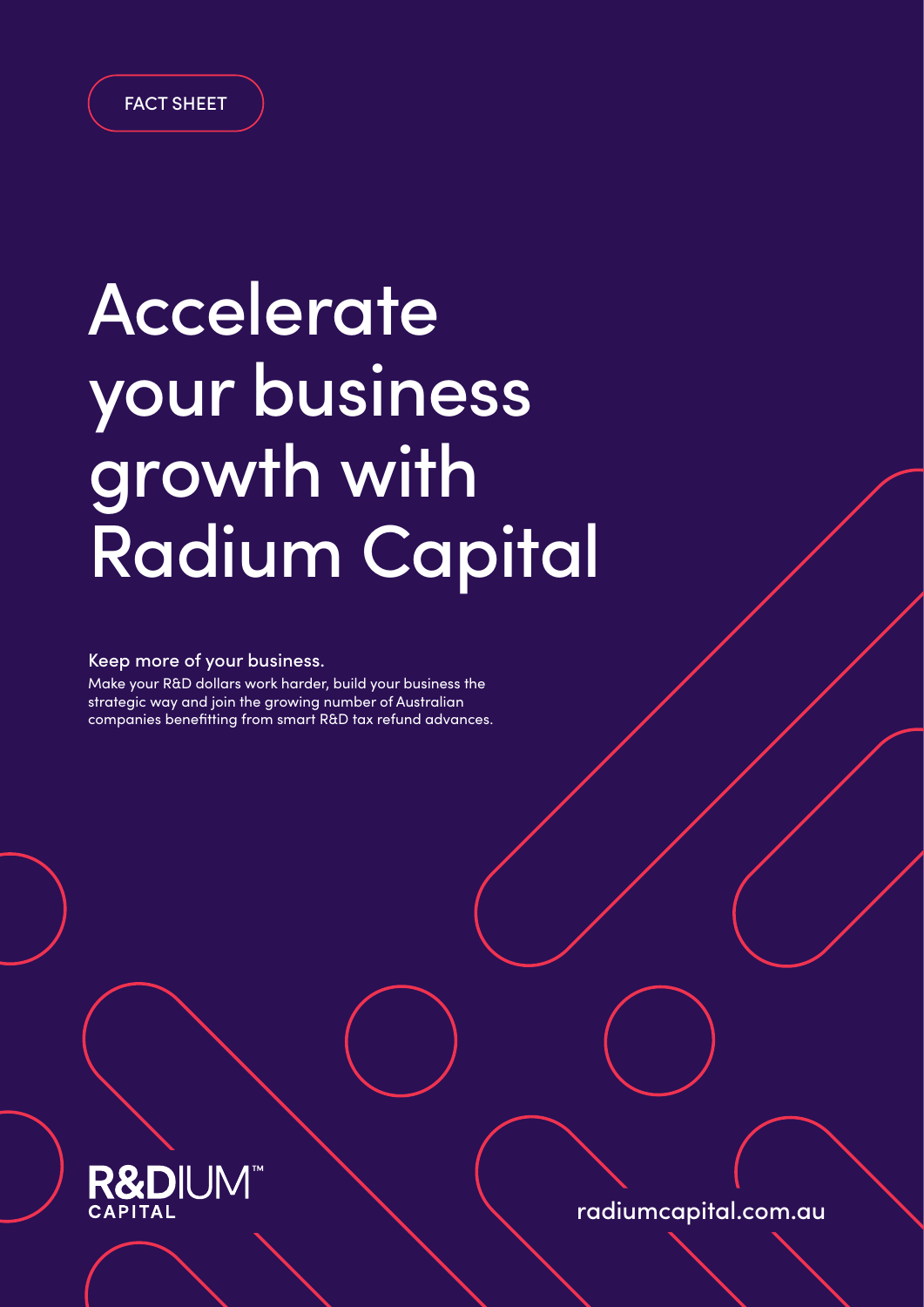### Reinvest your

### own money sooner

#### Experts in R&D Finance

The standard Australian Tax Office (ATO) R&D refund can leave you waiting up to 18 months to access your own money. A Radium Advance is a simple solution that can advance your R&D tax refund, reducing the need to raise dilutionary capital and smoothing cash flow. If your business is eligible for the government's R&D tax refund you can apply for a Radium Advance.

"We needed a capital injection that wasn't risky or dilutionary and the whole process from start to finish - was surprisingly quick and easy."

*- James Graham, Executive Director Marketing & Business Development, Recce Pharmaceuticals*

Using our quick and easy platform you could access and reinvest up to 80% of your refund sooner. Approvals take two business days and funds are transferred three business days after you sign the loan documents. Secured against your company's ATO refund, a Radium Advance has no upfront costs and nothing to pay until the full ATO refund arrives.

At Radium Capital, financing R&D tax advances is all we do. We're experts in helping businesses reinvest their own money sooner.

Our platform-based approach enables us to deliver confident service and outstanding results using technology that reduces costs and makes time for people.

We see security differently. We don't think like a bank, so we can lend to more businesses and help them grow and thrive.

Just because your business has R&D doesn't mean you should have to risk everything for capital. The only security businesses typically need to apply for a Radium Advance is the ATO refund. This means you hold onto more of the equity you're working so hard to create.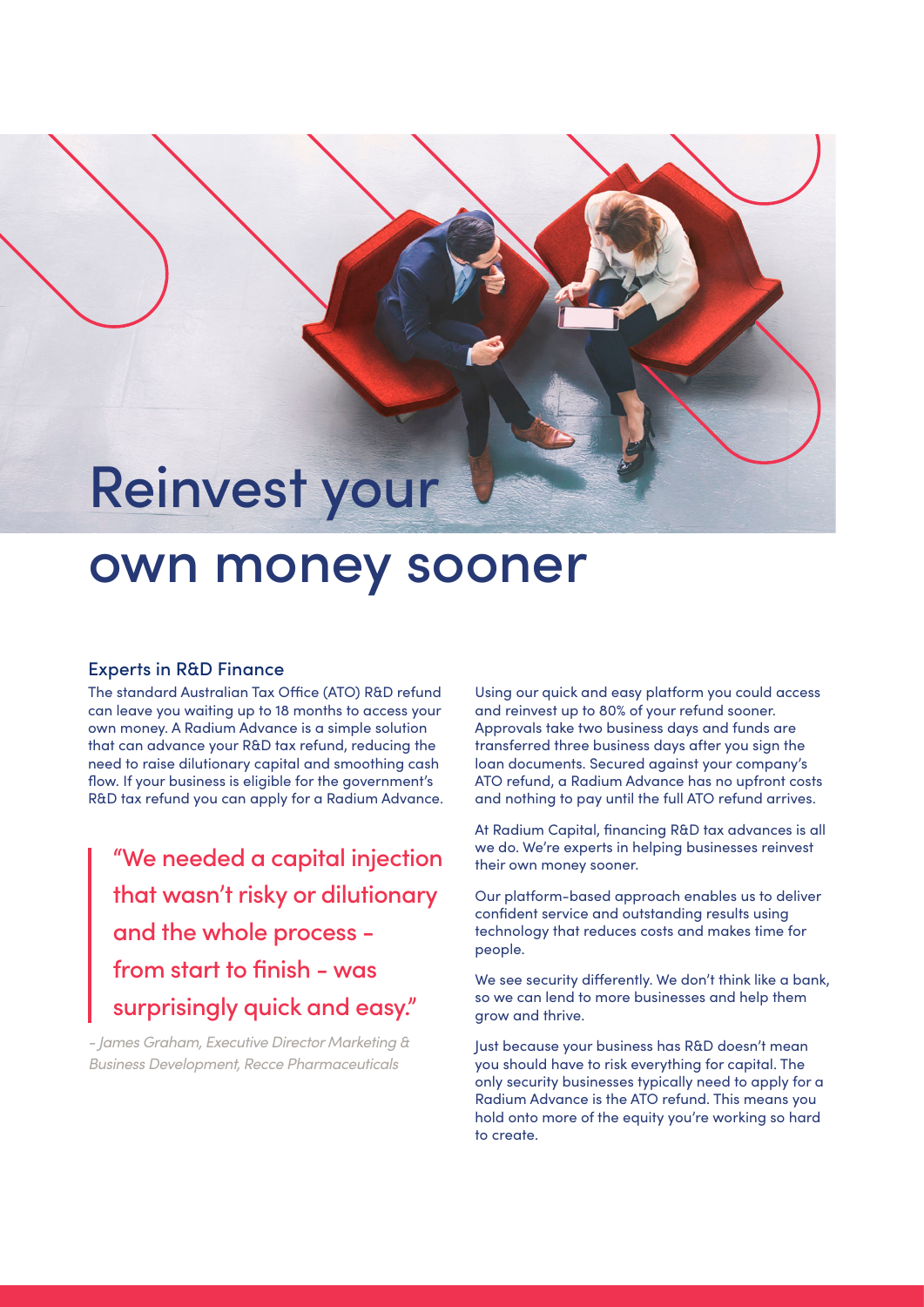### Smart capital for your smart business

#### Grow your business the strategic way

R&D tax refund advances have the potential to offer excellent tactical and strategic potential for many businesses with an active R&D program. This is where Radium Capital can help because businesses eligible for R&D tax refunds can apply for Radium Advances and improve their cash flow and capital position.

We are Australia's market leader in advances for the Federal Government R&D Tax Incentive refund.

Radium Advances can be a clever part of your capital and cash flow mix and enable your business access your R&D refund throughout the year.

#### Making your R&D work harder

A Radium Advance can be an individual burst of cash flow, but it works best when you use it strategically under our Radium Quarterly Advance model.

The more you use Radium Advances, the more your R&D benefits. If you advance your tax refund four times a year and reinvest in R&D it triggers additional refunds from the ATO. So, Radium Quarterly Advances make R&D dollars go further than annual advances. By choosing quarterly advances, you can either spend up to 50% more on R&D using the same expenditure, or reduce your capital outlay by up to 33%.

The Radium Quarterly Advance model allows up to 150% of R&D expenditure to be reinvested back into R&D.

The Radium Quarterly Advance model allows up to 150% reinvestment in R&D expenditure. This means you can either increase R&D expenditure by up to 50% or reduce R&D capital outlay by over 30%.



To learn more about Radium Advance™ and how it could be beneficial to your business, call us today on 1800 723 486 or visit radiumcapital.com.au